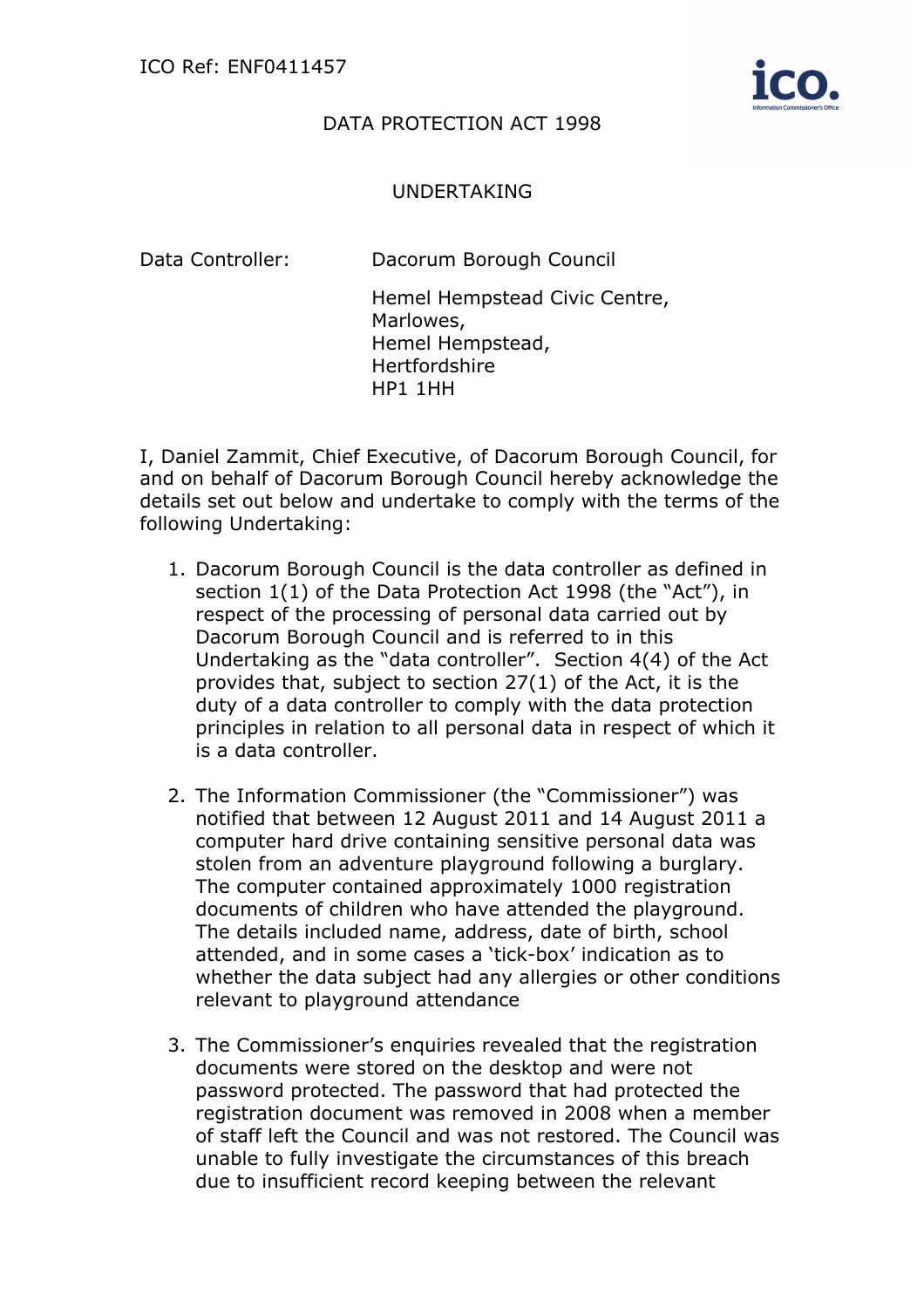

departments.

- 4. The Commissioner's investigations also revealed that no annual review of the database had been performed, resulting in a number of registration documents not being securely deleted in line with the Council's retention policy.
- 5. The data controller acted swiftly to confirm that no other sensitive personal information was exposed to similar vulnerabilities. No complaints or reports of adverse consequences from the data loss have been reported.
- 6. The Commissioner has considered the data controller's compliance with the provisions of the Act in the light of this matter. The relevant provision of the Act is the Fifth and Seventh Data Protection Principle. These Principles are set out in Schedule 1 Part I to the Act. The Commissioner has also considered the fact that some of the data stolen in this incident consisted of information as to the physical or mental health or condition of the data subjects. Personal data containing such information is defined as "sensitive personal data" under section  $2[(e)]$  of the Act.
- 7. Following consideration of the remedial action that has been taken by the data controller, it is agreed that in consideration of the Commissioner not exercising his powers to serve an Enforcement Notice under section 40 of the Act, the data controller undertakes as follows:

**The data controller shall, as from the date of this Undertaking and for so long as similar standards are required by the Act or other successor legislation, ensure that personal data are processed in accordance with the Fifth and Seventh Data Protection Principle in Part I of Schedule 1 to the Act, and in particular that:** 

- **1. All staff are made aware of the data controller's policy for the storage, use, transmission and disposal of personal data and are appropriately trained how to follow that policy;**
- **2. Personal data shall not be retained when no longer relevant or required for its original purpose;**
- **3. Any personal data which is no longer needed shall be disposed of in a secure manner, the procedures for which shall be covered in the data controller's data**